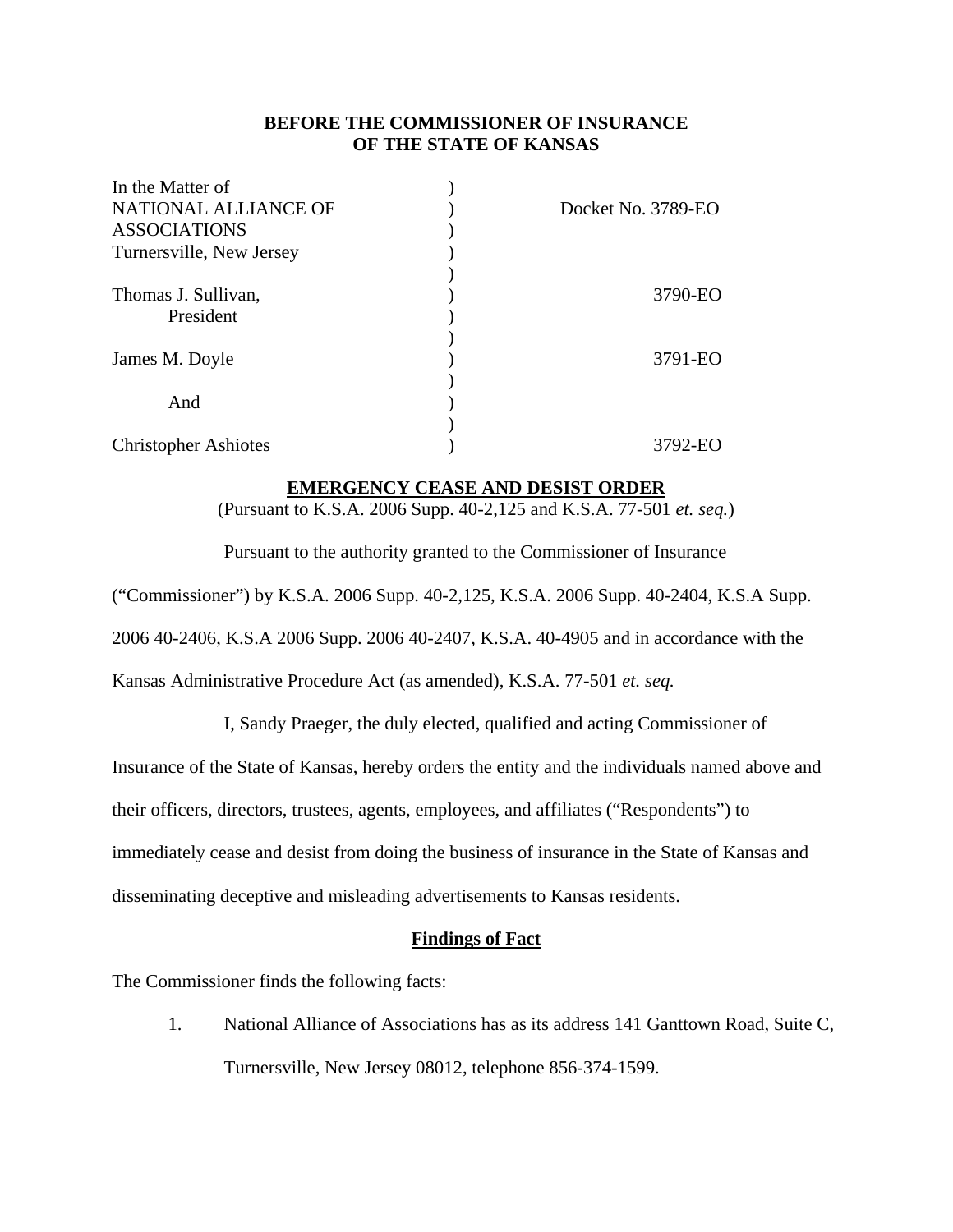- 2. National Alliance of Associations has not been granted a certificate of authority or license to conduct the business of insurance in the State of Kansas.
- 3. National Alliance of Associations is not and has not registered with the Kansas Secretary of State to do business in Kansas.
- 4. Thomas J. Sullivan, James M. Doyle and Christopher Ashiotes are associated with National Alliance of Associations. Thomas J. Sullivan is identified as the President of National Alliance of Associations in material sent to Kansas residents.
- 5. Thomas J. Sullivan is not licensed with the New Jersey Department of Banking and Insurance as an insurance producer.
- 6. Thomas J. Sullivan is not licensed by the Kansas Department of Insurance as an agent or to transact the business of insurance in the state of Kansas.
- 7. James M. Doyle, 141 Ganttown Rd., Suite E, Turnersville, New Jersey was previously licensed by the New Jersey Department of Banking and Insurance as a producer with license number 8935955. That license is now expired.
- 8. James M. Doyle is not licensed by the Kansas Department of Insurance to act as an agent or to transact the business of insurance in the state of Kansas.
- 9. Christopher Ashitoes, 177 Hamilton Place, East Windsor, New Jersey, was previously licensed by the New Jersey Department of Banking and Insurance as a producer with license number 8016584. That license is inactive.
- 10. Christopher Ashitoes is not licensed by the Kansas Department of Insurance to act as an agent or to transact the business of insurance in the state of Kansas.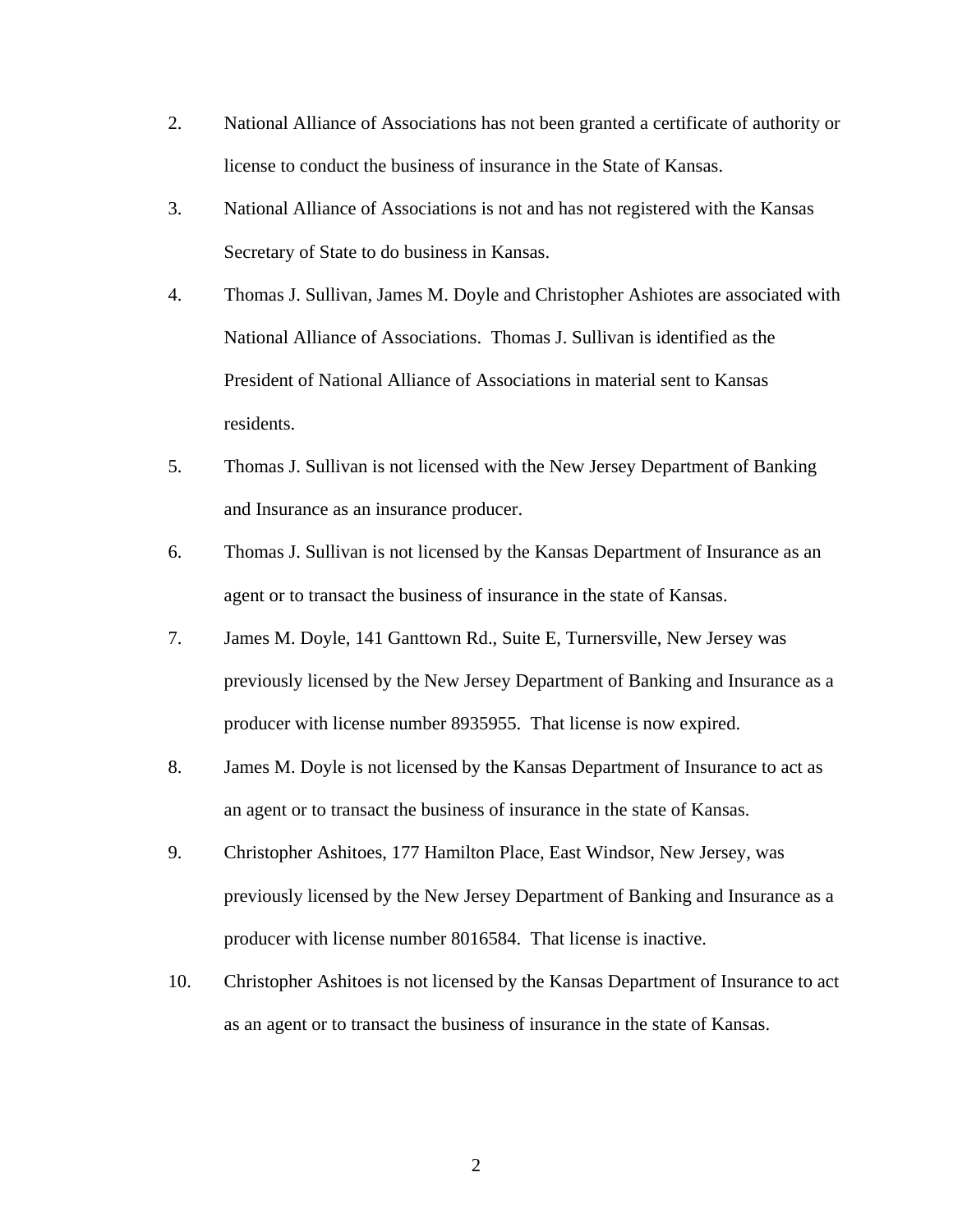11. Personal Benefits Consultants, Inc ("PBC") PBC is engaged in the business of marketing sale and distribution of health and insurance products. Christopher Ashitoes and James Doyle are listed as Vice-Presidents of the company. Thomas J. Sullivan is the incorporator of PBC.

 12. On January 16, 2008 KID received a complaint from Kansas resident Diana Conway ("Ms. Conway"). Ms. Conway stated that she signed up for insurance from National Alliance of Associations in November of 2007. Ms. Conway stated that she responded to a fax that she had received. The fax advertised "Affordable Health Insurance for Self Employed, Small Business, Individuals & Families". The fax did not provide the name of the insurance company or any other identifying information, only a phone number of 888-605-7281. Ms. Conway stated that she was charged \$484.00 for this insurance.

- 13. Ms. Conway stated that the company was to take this money from her checking account. The draft was to be taken on December 15, but was processed on November 30. The next payment was to be drafted on January 15, 2008 but the company tried to take the money on December 24, 2007. Ms Conway stated that by this time she had faxed a request to cancel the insurance to the company on December 14, 2007. Ms. Conway further stated that the company used a different name when they tried to draft her account on December 24, 2007, but that her bank did not allow the draft.
- 14. Since that time Ms. Conway has made numerous calls to the company to refund her money. Ms. Conway states that when she calls, she is informed the company no longer exists.

3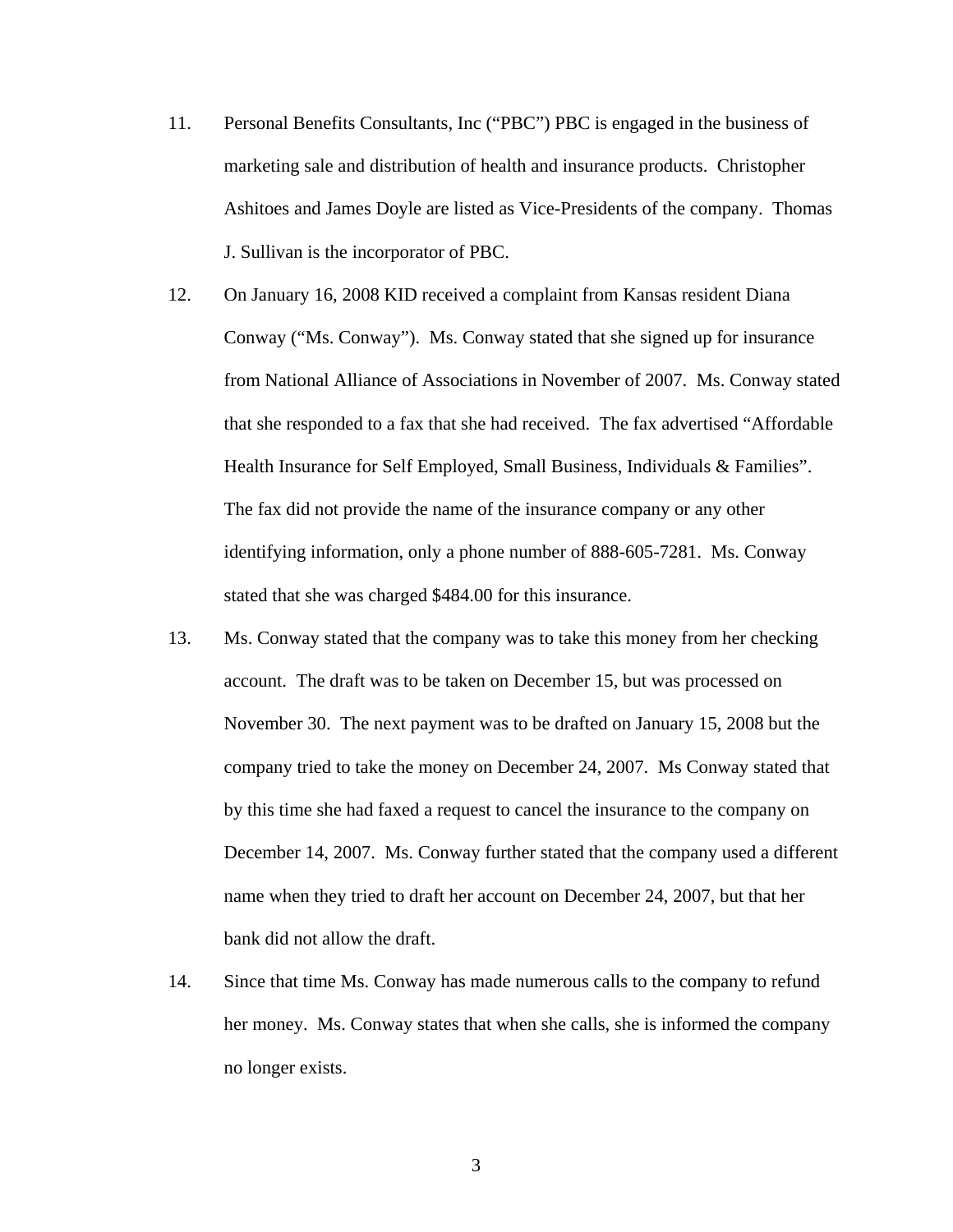- 15. Ms. Conway provided KID with copies of the documents she received from National Alliance of Associations. Attached to the bottom of the first page it states: "Insurance I.D. Card Plan C-1000". The back of the card gives phone numbers for members to use to locate member services and providers. The card further states to "Mail Claims to National Alliance – CBMC PO Box 2647, Chino Hills, CA 91709.
- 16. A Google search for the address of PO Box 2647, Chino Hills, CA results in a website for "Health Care Discount Systems, Inc.", which is not licensed with the Kansas Insurance Department.
- 17. The documents provided to Ms. Conway, contained a list of companies who provide the underwriting for the insurance policies. This list consists of Affinity Group Benefits Association, Consolidated Worker Risk Retention Group in association with Consolidated Workers Association and Minnesota E-Biz in association with Minnesota E-Business Association. None of these companies have been issued a certificate of authority or license by the Kansas Insurance Department to offer insurance in the State of Kansas.
- 18. An internet search for the website www.naaus.org conducted on January 30, 2008 showed that the website no longer existed. This is the website given to prospective as well as current customers for customer service and to learn more about their membership.

#### **Applicable Law**

19. K.S.A. 40-214 states, in pertinent part: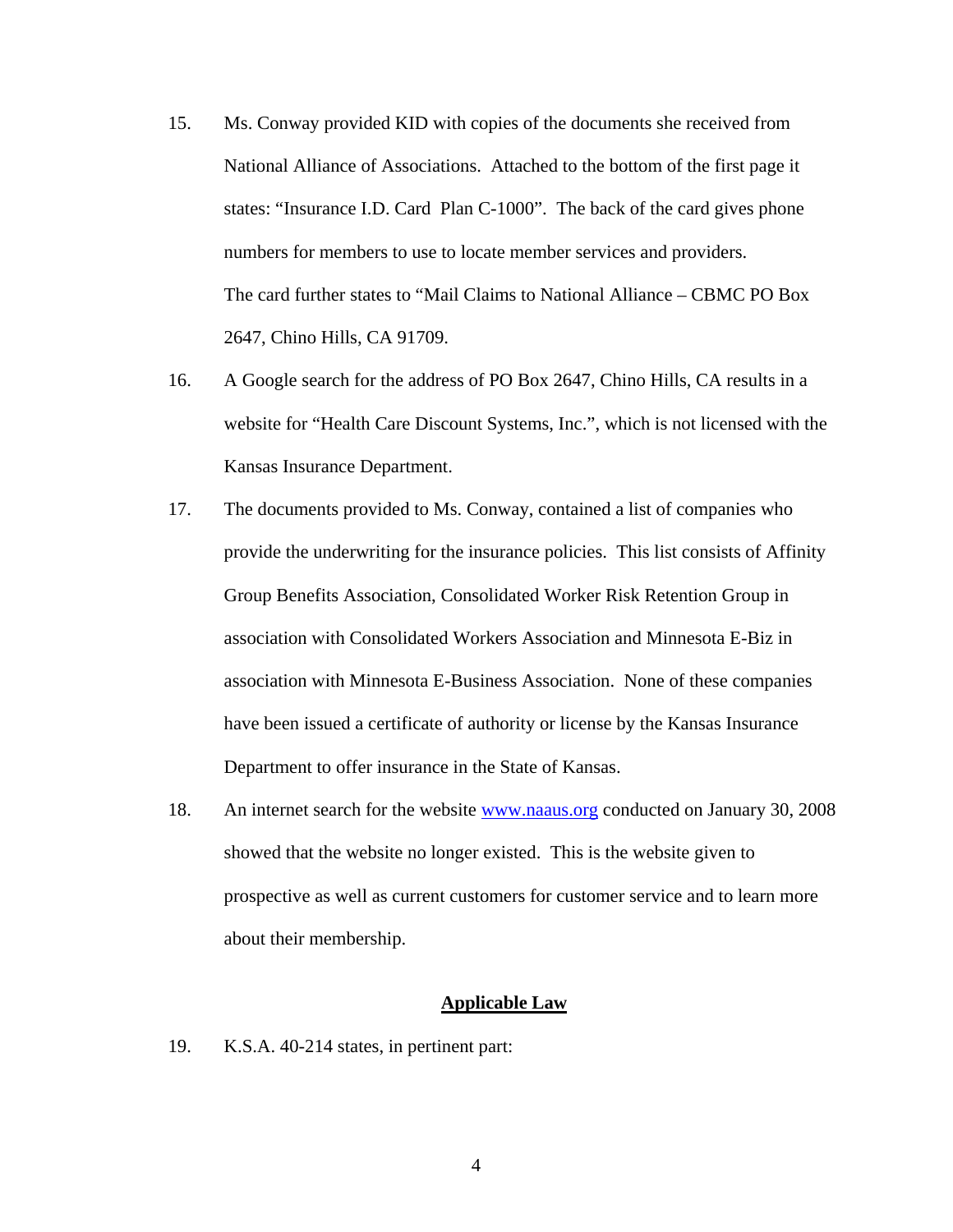It shall be unlawful for any person, company, corporation or fraternal benefit society to transact the business of insurance, indemnity or suretyship, or do any act toward transacting such business, unless such person, company, corporation or fraternal benefit society shall have been duly authorized under the laws of this state to transact such business and shall have received proper written authority from the commissioner of insurance in conformity with the provisions of the laws of this state relative to insurance, indemnity and suretyship, and further, it shall be unlawful for any insurance company to effect contracts of insurance in this state on the life or person of residents of this state or on property located in this state except through persons duly licensed and certified in accordance with the insurance laws of this state and subject to the provisions of K.S.A. 40-245.

- 20. K.S.A. 2006 Supp. 40-2404 states, in pertinent part: The following are hereby defined as unfair methods of competition and unfair or deceptive acts or practices in the business of insurance:
	- (1) Misrepresentations and false advertising of insurance policies. Making, issuing, circulating or causing to be made, issued or circulated, any estimate, illustration, circular, statement, sales presentation, omission or comparison which: (a) misrepresents the benefits, advantages, conditions or terms of any insurance policy.
- 21. K.S.A. 2006 Supp. 40-216 states, in pertinent part:

 (a) No insurance company shall hereafter transact business in this state until certified copies of its charter and amendments thereto shall have been filed with and approved by the commissioner of insurance.

22. K.S.A. 40-2,125 states, in pertinent part:

 (a) If the commissioner determines after notice and opportunity for hearing that any person has engaged or is engaging in any act or practice constituting a violation of any provisions of Kansas insurance statues or any rule and regulation or order thereunder, the commissioner may in the exercise of discretion, order any one or more of the following:

 (3) that such person cease and desist from the unlawful act or practice and take such affirmative action as in judgment of the commissioner will carry out the purposes of the violated or potentially violated provision.

 (c) If the commissioner makes written findings of fact that there is a situation involving an immediate danger to the public health, safety or welfare of the public interest will be irreparably harmed by delay in issuing an order under subsection (a)(3), the commissioner may issue an emergency temporary cease and desist order.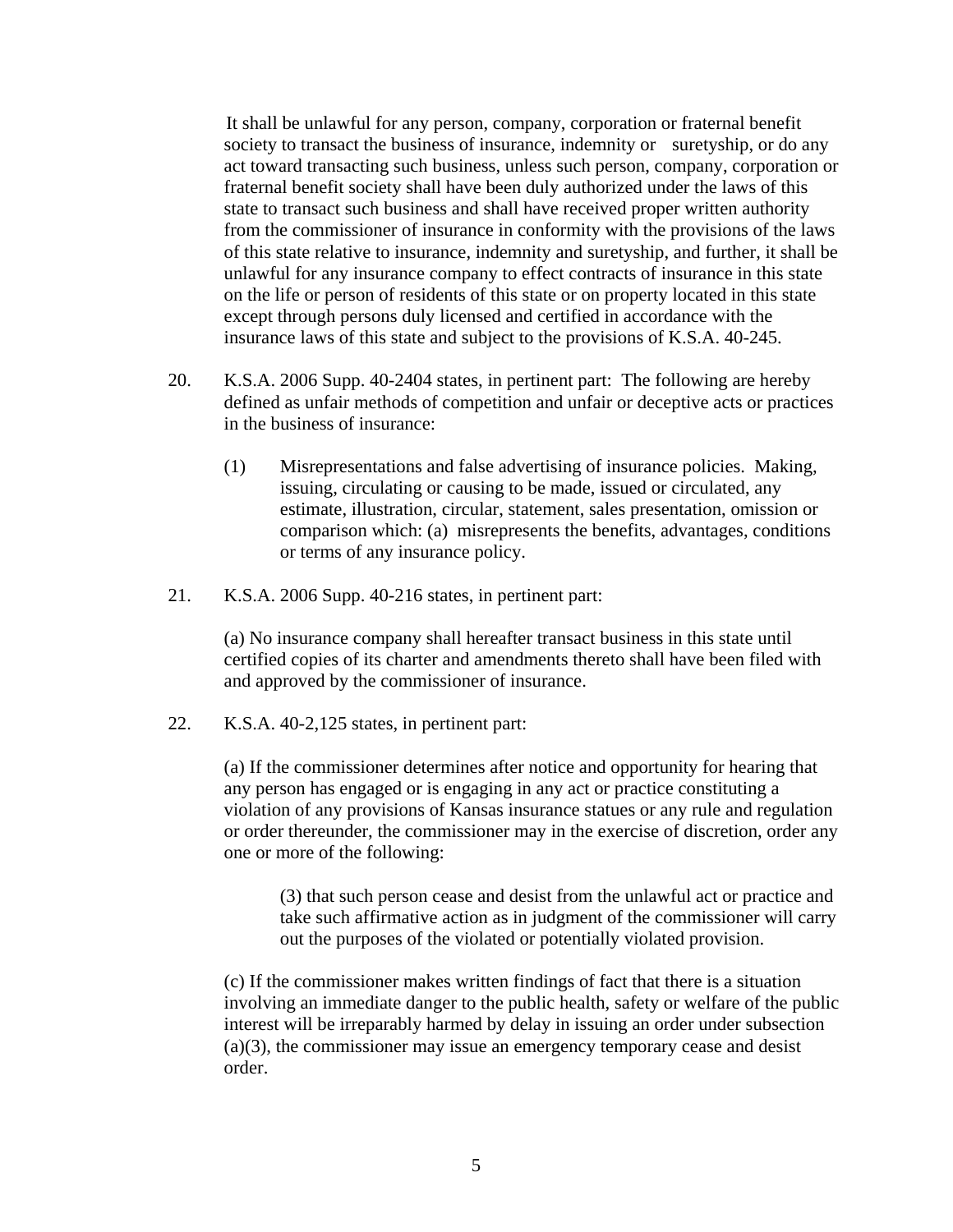23. K.S.A. 2006 Supp. 40-4905 states, in pertinent part:

 (a) . . .it shall be unlawful for any person to sell, solicit or negotiate any insurance within this state unless such person has been issued a license as an insurance agent in accordance with this act.

#### **Conclusions of Law**

- 24. The Commissioner has jurisdiction over Respondents as well as the subject matter of this proceeding, and such proceeding is held in the public interest.
- 25. The Commissioner finds that Respondents unlawfully offered insurance to Kansas residents when they are not licensed to conduct the business of insurance in the state of Kansas a violation of K.S.A. 40-214.
- 26. The Commissioner finds that Respondents unlawfully sold, solicited or negotiated insurance within this state without being issued a license, a violation of K.S.A. 2006 Supp. 40-4905.
- 27. In consideration of the above, and pursuant to K.S.A. 40-2,125 and K.S.A 77-536 the Commissioner of Insurance finds that such solicitations by NATIONAL ALLIANCE OF ASSOCATIONS, THOMAS J. SULLIVAN, JAMES M. DOYLE AND CHRISTOPHER ASHITOES, constitutes an immediate danger to the public health, safety and welfare of Kansas residents. If NATIONAL ALLIANCE OF ASSOCATIONS, THOMAS J. SULLIVAN, JAMES M. DOYLE AND CHRISTOPHER ASHITOES by whatever means and through whatever affiliated parties, are allowed to continue the unauthorized and unlicensed transaction of insurance in Kansas, and to deny just claims made by Kansas residents, those statutory violations which place the public health, safety or welfare in danger are likely to be repeated. Thus, the Commissioner must take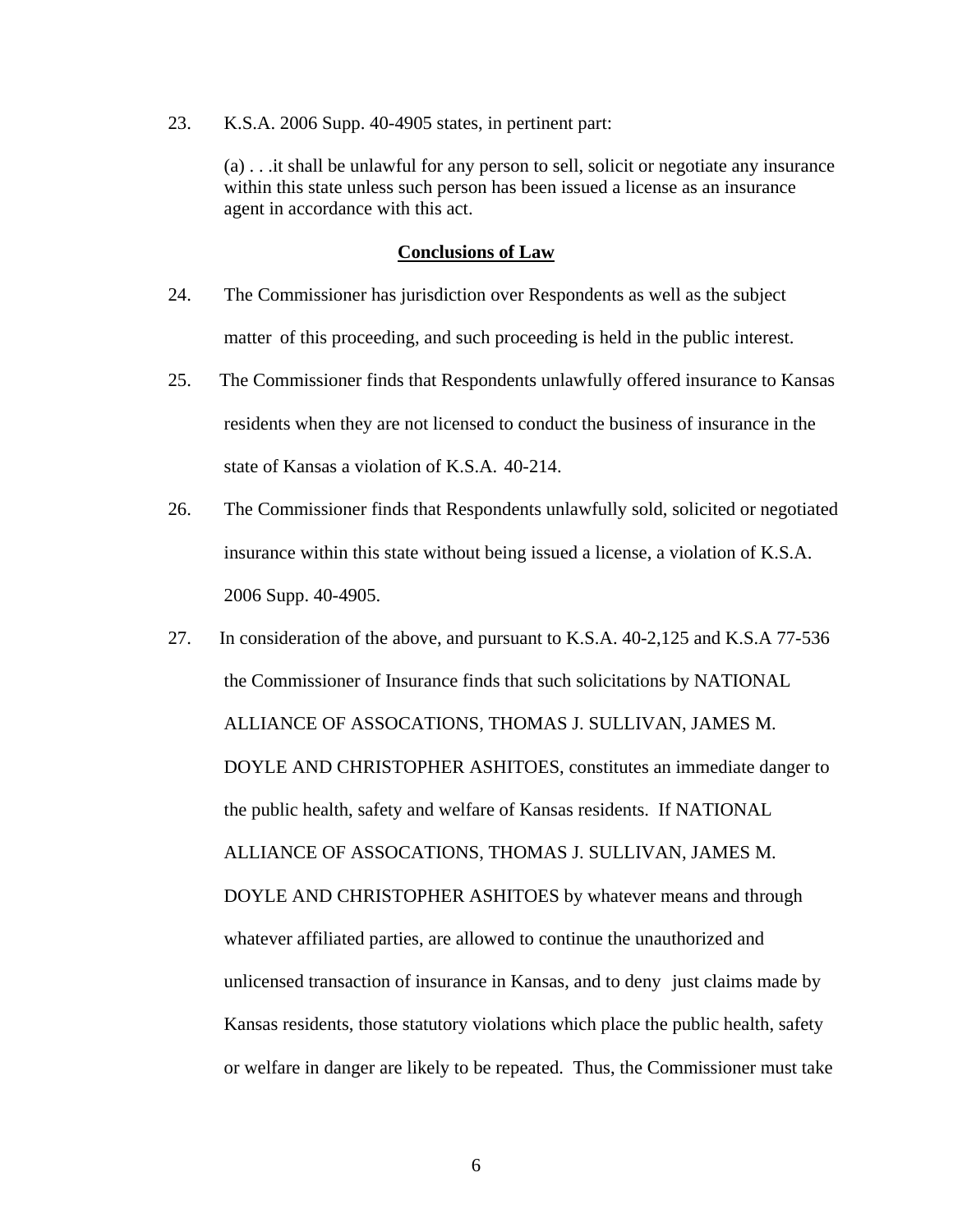emergency action against NATIONAL ALLIANCE OF ASSOCIATIONS,

### THOMAS J. SULLIVAN, JAMES M. DOYLE AND CHRISTOPHER

ASHITOES to protect the public interest.

### **IT IS THEREFORE ORDERED BY THE COMMISSIONER OF INSURANCE THAT:**

#### 1. That **NATIONAL ALLIANCE OF ASSOCIATIONS, THOMAS J.**

## **SULLIVAN, JAMES M. DOYLE AND CHRISTOPHER ASHITOES,** as well as their

officers, directors, employees, managers, members, partners investors, affiliates, associates,

agents and all other persons with actual knowledge of this Order, regardless of relation to or

corporate or other form are, all **HEREBY ORDERED** to **IMMEDIATELY CEASE AND** 

**DESIST** from the further transaction of insurance in Kansas, by whatever means and through

whatever parties.

## **NOTICE AND OPPORTUNITY FOR HEARING**

Respondents, within fifteen (15) days of service of this Emergency Cease and Desist Order, may file with the Kansas Insurance Department a written request for hearing on this Summary Order, as provided by K.S.A. 77-542. In the event a hearing is requested, such request should be directed to:

> John W. Campbell, General Counsel Kansas Insurance Department 420 S.W.  $9^{th}$  Street Topeka, Kansas 66612

Any costs incurred as a result of conducting any administrative hearing shall be assessed against the agent/agency who is the subject of the hearing as provided by K.S.A. 40-4909(f). Costs shall include witness fees, mileage allowances, any costs associated with reproduction of documents which become part of the hearing record, and the expense of making a record of the hearing.

If a hearing is not requested, this Summary Order shall become effective as a Final Order, without further notice, upon the expiration of the fifteen (15) day period for requesting a hearing. The Final Order will constitute final agency action in the matter.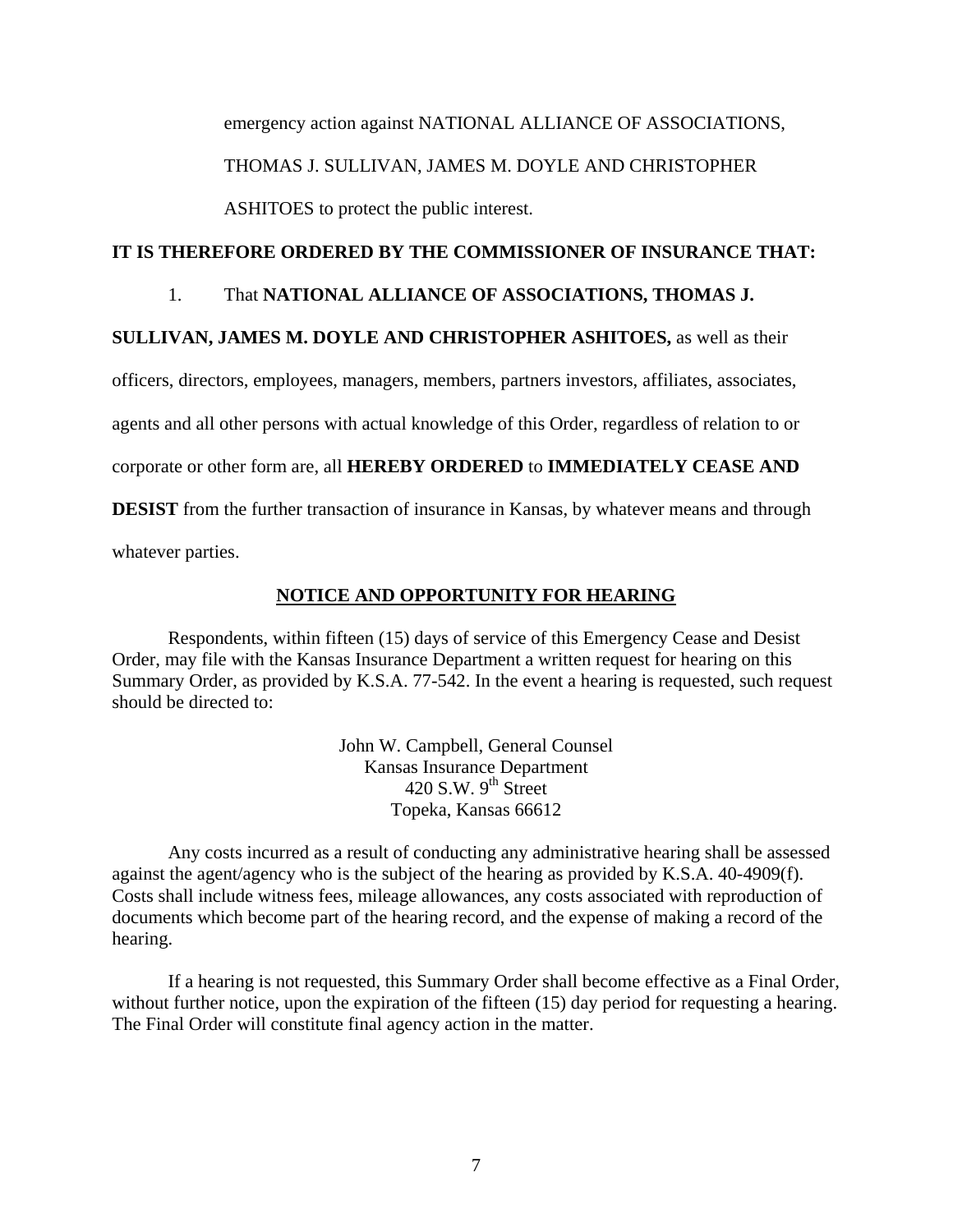In the event the Petitioner files a petition for judicial review, the agency officer designated pursuant to K.S.A. 77-613(e) to receive service of a petition for judicial review on behalf of the Kansas Insurance Department is:

> John W. Campbell, General Counsel Kansas Insurance Department 420 S.W.  $9^{th}$  St. Topeka, Kansas 66612

### **IT IS SO ORDERED THIS \_12th\_ DAY OF MARCH, 2008, IN THE CITY OF TOPEKA, COUNTY OF SHAWNEE, STATE OF KANSAS.**



 $\frac{1}{s}$  Sandy Praeger Sandy Praeger EPARTMENT VAN Commissioner of Insurance

 $\angle$ s/ John W. Campbell $\angle$  John W. Campbell General Counsel

# **Certificate of Service**

 The undersigned hereby certifies that above and foregoing Emergency Cease and Desist Order was served via the United States Postal Service, first-class postage prepaid, on this \_12th\_day of \_\_\_March\_\_\_\_, 2008, addressed to the following:

National Alliance of Associations 141 Ganttown Road, Suite C Turnersville, New Jersey 08012

Thomas J. Sullivan 141 Ganttown Road, Suite C Turnersville, New Jersey 08012

James M. Doyle 141 Ganttown Road, Suite C Turnersville, New Jersey 08012